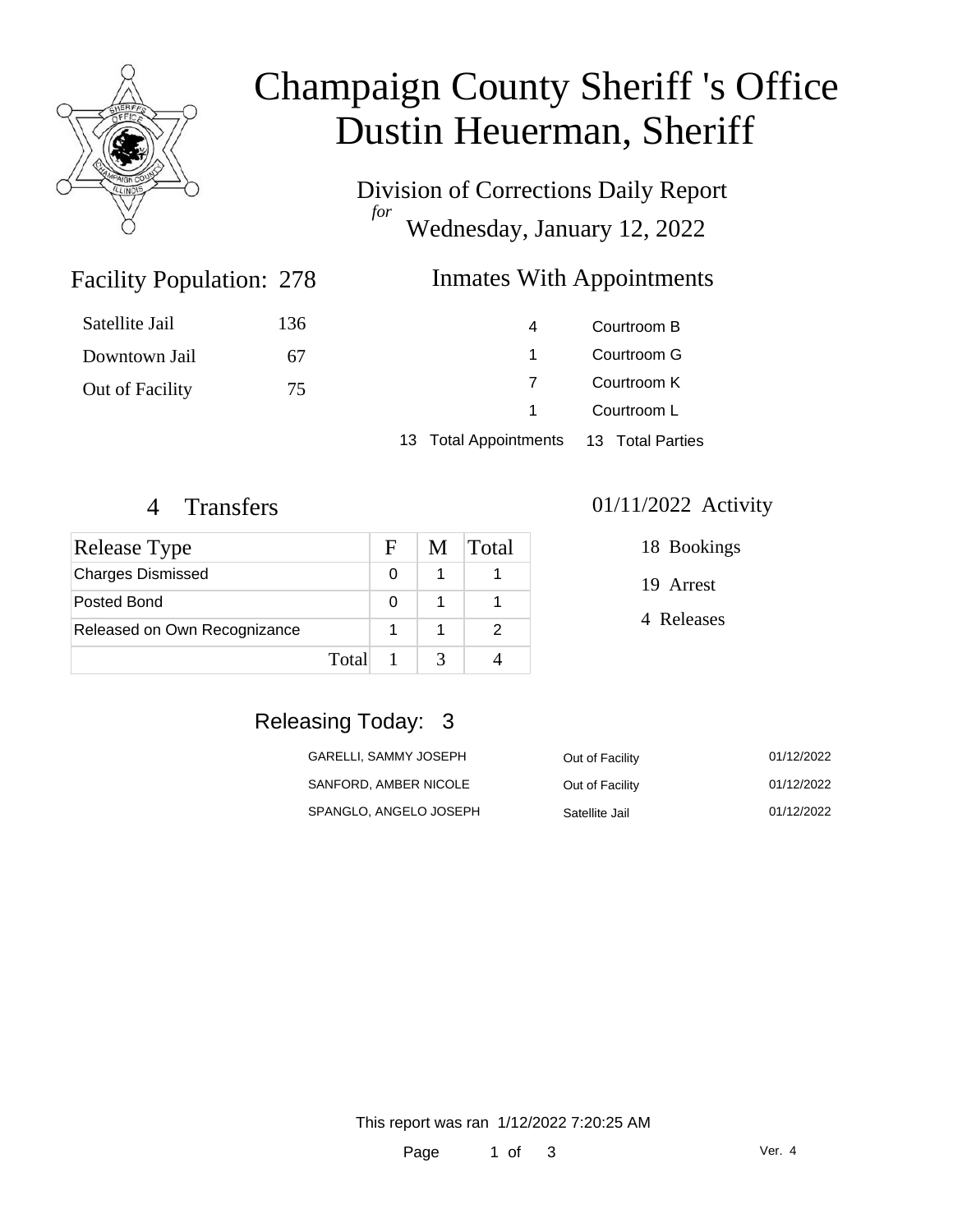

# Champaign County Sheriff 's Office Dustin Heuerman, Sheriff

Division of Corrections Daily Report *for* Wednesday, January 12, 2022

#### Custody Status Count

- Civil Sentenced CCCC 1
- Electronic Home Dentention 16
	- Felony Arraignment 6
	- Felony Pre-Sentence 8
		- Felony Pre-Trial 205
	- Felony Pre-Trial DUI 3
	- Felony Sentenced CCSO 4
	- Felony Sentenced IDOC 18
		- Hold Other 2
		- Misdemeanor Pre-Trial 3
- Misdemeanor Sentenced CCSO 3
	- Petition to Revoke 2
	- Remanded to DHS 4
	- Traffic Sentenced CCSO 3
		- Total 278

This report was ran 1/12/2022 7:20:25 AM